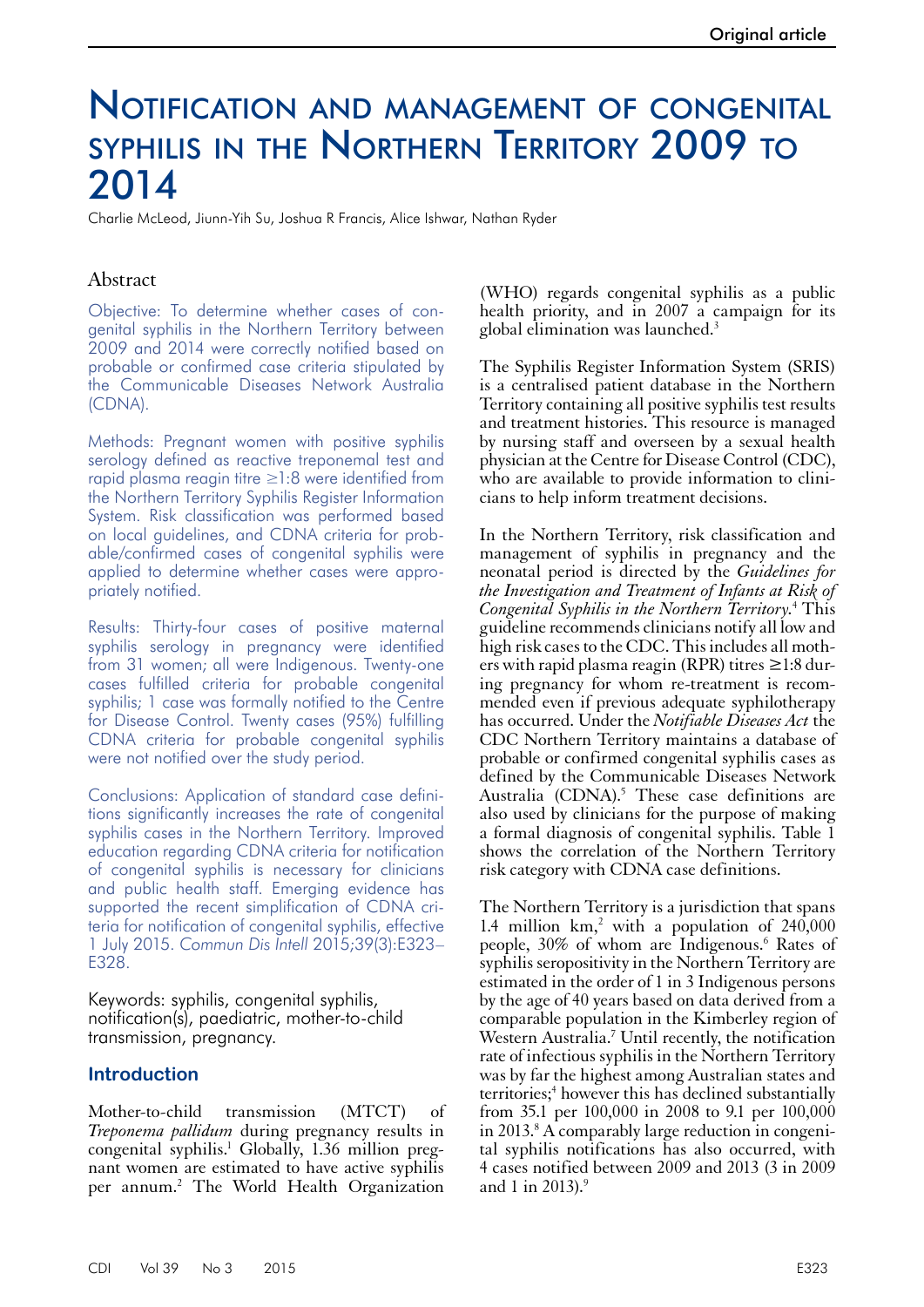| NT risk category                                     | <b>Risk category inclusion criteria</b>                                                                                                                                                                     | <b>CDNA classification</b>                                         |
|------------------------------------------------------|-------------------------------------------------------------------------------------------------------------------------------------------------------------------------------------------------------------|--------------------------------------------------------------------|
| No risk                                              | Mothers who have never had syphilis OR                                                                                                                                                                      | N/A                                                                |
|                                                      | Mothers with adequately treated* syphilis prior to<br>pregnancy AND                                                                                                                                         |                                                                    |
|                                                      | All rapid plasma reagins in pregnancy <1:8 AND                                                                                                                                                              |                                                                    |
|                                                      | No suspicion of late infection                                                                                                                                                                              |                                                                    |
| Low risk (notify to Communicable<br>Disease Centre)  | Mother adequately treated* for syphilis in pregnancy                                                                                                                                                        | May meet criteria for<br>probable/confirmed<br>congenital syphilis |
| High risk (notify to Communicable<br>Disease Centre) | Mother seropositive during pregnancy AND $\geq 1$ of<br>(i) Clinical signs<br>(ii) Inadequate maternal treatment<br>(iii) Child's RPR $\geq$ 4 times maternal titre or<br>(iv) Maternal re-infection likely | Probable or confirmed<br>congenital syphilis                       |

# **Table 1: Correlation of the Northern Territory risk category with the Communicable Diseases Network Australia case definitions**

Adequate treatment requires adequate syphilotherapy (appropriate penicillin regime) and adequate serological response (Early disease: 2-titre or 4-fold decline in rapid plasma reagin; Late disease: If no rapid plasma reagin decline then maintenance of a low stable titre <1:8 and not increasing more than 1 titre).

Low numbers of notifications of congenital syphilis in the Northern Territory in recent years may be the result of low incidence, or cases not being appropriately recognised and/or notified. We conducted an audit of pregnant women with RPR titres ≥1:8 during pregnancy in the Northern Territory between 1 January 2009 and 20 May 2014 in order to capture women posing the highest risk for mother-to-child transmission. The primary objective was to determine whether congenital syphilis cases in the Northern Territory between 2009 and 2014 were correctly notified based on probable or confirmed case criteria stipulated by the CDNA. Additionally, we aimed to characterise the reasons for missed notifications and to determine whether at-risk infants received treatment.

# **Methods**

# **Selection of participants and extraction of data**

Pregnant women with RPR titres ≥1:8 were identified from the Northern Territory SRIS over the study period.<sup>8</sup> Attempts were made to link maternal and newborn patient files in the SRIS and hospital patient databases. Data were obtained from the SRIS and electronically available hospital patient records (including discharge and clinic let- ters, radiology and pathology results).

### **Criteria for risk classification, disease notification, and adequate treatment**

Risk classification for MTCT of syphilis in pregnancy into no risk, low risk or high risk groups was based on criteria outlined in the *Guidelines*  *for the Investigation and Treatment of Infants at Risk of Congenital Syphilis in the Northern Territory.*<sup>10</sup> Classification was performed by the chief investigator and counter-checked by co-investigators JYS, AI and NR.

Adequate treatment for maternal syphilis was based on local guidelines.<sup>4</sup> For mothers with late syphilis, 3 benzathine penicillin G injections are recommended at 7-day intervals, although up to 14 days between injections was considered accept- able in our cohort based on local and international expert opinion.<sup>11</sup> Serofast status was assigned when an individual's serum showed little or no change in antibody titres (<2-titres or 4-fold drop) despite adequate treatment.

Postnatal treatment for low risk infants comprised 1 dose of intramuscular benzathine penicillin G (37.5 mg/kg). Adequate treatment for high risk infants was defined as benzyl penicillin 50 mg/ kg per dose delivered twice daily intravenously for 10 days, which is considered a neuro-penetrating regime.<sup>10</sup> Appropriate follow-up for all low and high risk infants required clinical review and syphilis serology at birth, and 3 and 6 months of age.

Criteria for notification of probable or confirmed congenital syphilis cases were based on CDNA criteria  $(2010)^{5}$ 

# **Statistical analysis and ethics approval**

Descriptive statistical analyses were performed using Microsoft Excel version 14.1.0 (2010). Approval for the study was obtained from the Human Research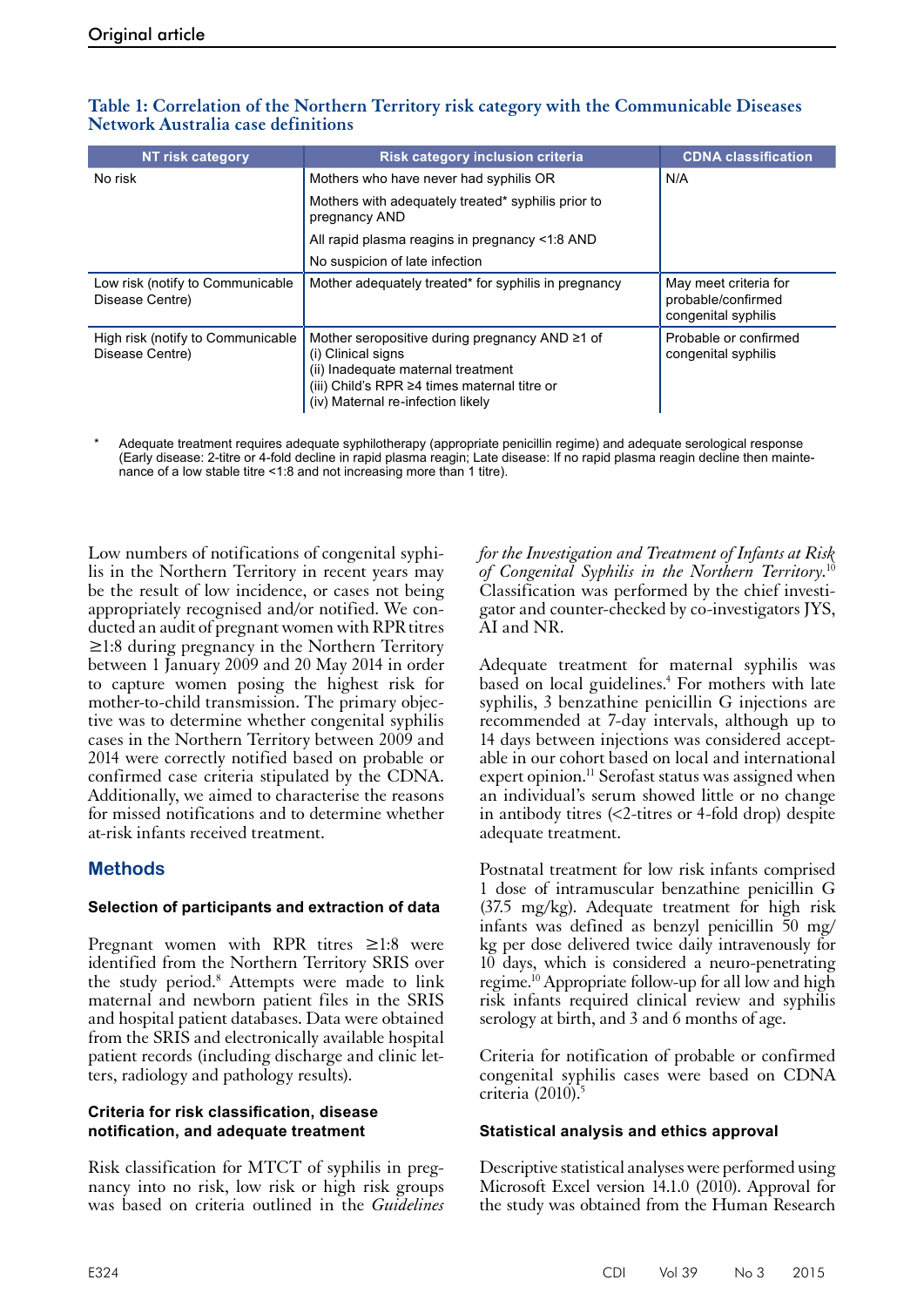Ethics Committee of the Northern Territory Department of Health and Menzies School of Heath Research (HREC-2014-2263).

## **Results**

There were 34 instances of positive maternal syphilis serology (RPR titre  $\geq$ 1:8) from 31 women over the study period; all were Indigenous. The median maternal age at delivery was 27 years (range 16 to 43 years). The women resided in a wide range of locations; 8 from Katherine, 13 from Central Australia, 2 from East Arnhem, 6 from urban Darwin and 2 from interstate. It was possible to link maternal and neonatal files in the register in 21 instances (62%). For the remaining 13 neonates whose identities were unknown, a date of birth was recorded for seven. Despite an inability to link maternal and neonatal files in a significant proportion of cases, risk classification was possible in all instances using either maternal or neonatal data.

#### **Maternal treatment and risk classification**

Risk classification is depicted in the Figure. Overall, 1 woman met criteria for no risk of MTCT, 12 were low risk (35%) and 21 (62%) were high risk. The maternal risk classification recorded in the SRIS was incorrect in 15 (44%) of the 34 pregnancies. Twenty-one of the 34 pregnancies were not adequately treated or did not demonstrate adequate treatment response during pregnancy. Of these, 8 women were not treated (38%), 5 women were not treated in time (24%; 1 case was notified), and 8 women did not meet serological criteria for adequate response (38%).

#### **Congenital syphilis notifications**

Of the audited population, there were 21 neonates who met CDNA criteria for probable congenital syphilis over the study period, and none for the confirmed category (Table 2). All 21 cases also met criteria for high-risk classification based on local Northern Territory guidelines, yet only 1 case was formally notified (5%).

Of the 20 cases that were not notified but met CDNA criteria for probable congenital syphilis, 9 cases were incorrectly classified on the SRIS as no risk  $(n=5)$  or low risk  $(n=4)$ , and in 2 cases, risk classification was not recorded. Nine neonates were accurately classified on the SRIS as high risk, yet not notified. One of the 20 cases not notified was delivered interstate.

#### **Neonatal management**

Overall, 14 (42%) of the 26 low and high-risk neonates for whom information was available were adequately treated at birth (information was not available in 7 instances).

Only 17 of the 33 low and high-risk neonates underwent the required serological testing for

#### **Figure: Audited risk classification for mother-to-child-transmission of syphilis**

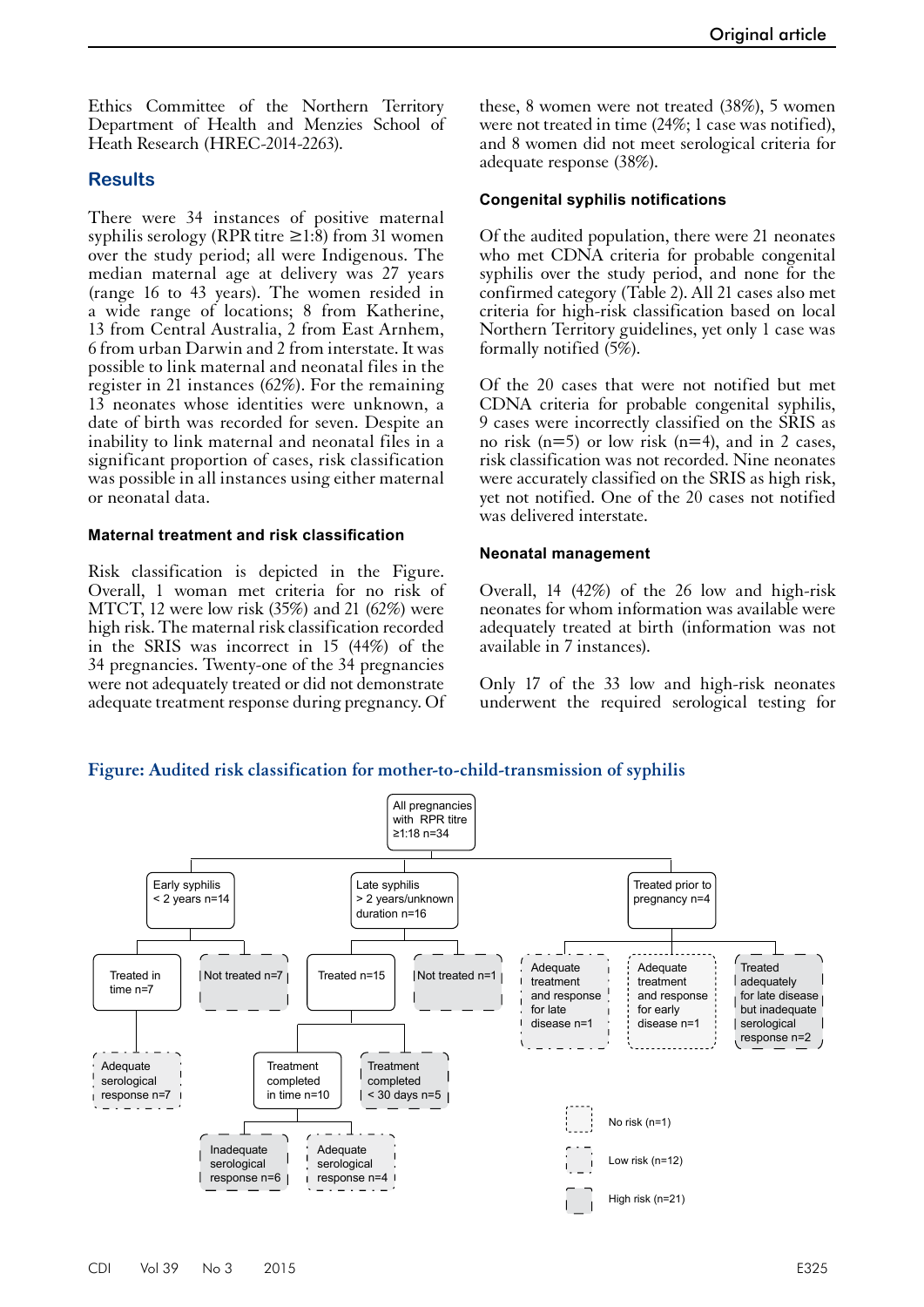| Cases at risk of mother-to-child-transmission of syphilis (n=34) | <b>Total</b> | <b>Notifications</b> |  |
|------------------------------------------------------------------|--------------|----------------------|--|
| Cases not requiring notification                                 | 13           |                      |  |
| Cases requiring notification                                     | 21           |                      |  |
| Indications for notification                                     |              |                      |  |
| Maternal factors-early disease                                   |              |                      |  |
| Not treated                                                      |              |                      |  |
| Maternal factors-late disease                                    |              |                      |  |
| Not treated                                                      |              |                      |  |
| Treatment completed <30 days                                     | 5            |                      |  |
| Inadequate serological response (no 2-titre/4-fold drop)         | 8            |                      |  |

## **Table 2: Reasons probable congenital syphilis cases were not notified based on Communicable Diseases Network Australia case definitions**

syphilis at birth (52%). Eight of the 33 infants (24%) had follow-up serology performed (ranging from 11 days post-delivery to 11 months of age). In 7 instances, follow-up serology was negative, while in 1 case serology was positive, but less than 4-fold higher than the maternal results.

There were no neonates who were notified based on signs detected on physical examination or radiography alone. One pregnant woman with early syphilis who was adequately treated, suffered a foetal death in utero at 19 weeks. Ureaplasma was detected on placental culture. This foetus did not meet CDNA case criteria for probable congenital syphilis.

# **Discussion**

Our study found that the overwhelming majority of audited cases (20/21, 95%) that met the criteria for probable congenital syphilis according to CDNA criteria, were not notified during the study period. As there were only 4 cases of congenital syphilis notified in the Northern Territory during this period overall, notifying the additional 20 cases identified during this audit would produce a 6-fold increase in the congenital syphilis rate. However, this may still be an underestimate, as only women with titres  $\geq$ 1:8 were included in this audit. The other 3 notified cases during the study period, who were not included in our cohort, occurred in women who had RPR titres  $\lt$  1:8 in pregnancy, who were classified as high risk due to inadequate previous treatment for late syphilis.

Treatment and follow-up did not comply with the Northern Territory and national guidelines in the majority of cases. Firstly, nearly two-thirds of women were not adequately treated for syphilis in pregnancy. Secondly, only half of the neonates received the recommended prophylactic treatment at birth. Lastly, few neonates received appropriate follow-up.

Late and/or inconsistent attendance at antenatal care may have contributed to the failure to adequately treat prior to delivery. Indigenous women, particularly those living in remote locations, are less likely to present for antenatal care in the first trimester.12 However, while this may account for some missed  $(n=8)$  and late maternal treatment  $(n=5)$  it cannot account for either the failure to correctly treat neonates at birth or the failure to notify the cases. Furthermore, as most untreated cases were also not classified correctly on the SRIS, it seems unlikely that failure to present for antenatal care accounts for a large proportion of inadequately managed cases.

The diagnosis of syphilis reinfection in a previously treated person is open to a level of subjectivity. The intrinsic variability of RPR results between batches, operators and laboratories is an issue that merits attention. It is not uncommon to see different sero- logical values for the same woman recorded on the same day at different laboratories. These 'outlier' results create a problem for clinicians and syphilis register staff responsible for interpreting results, especially if they support CDNA case criteria war- ranting notification. Six of the 8 untreated cases described in this paper were deemed by treating clinicians not to require treatment on the basis of 'outlier' laboratory results. However, as the CDNA criteria for adequate previous treatment are stringent we applied the same level of rigidity to the criteria for the diagnosis of new syphilis cases, and all women with a 2-titre increase in RPR were defined as cases.

Eight cases in our study that were not notified met CDNA criteria for notification due to inadequate maternal serological response to treatment. Interestingly, a recent retrospective review<sup>13</sup> of 166 pregnant women with syphilis (>18 weeks) who received adequate syphiliotherapy, found failure to achieve a 4-titre serological drop was more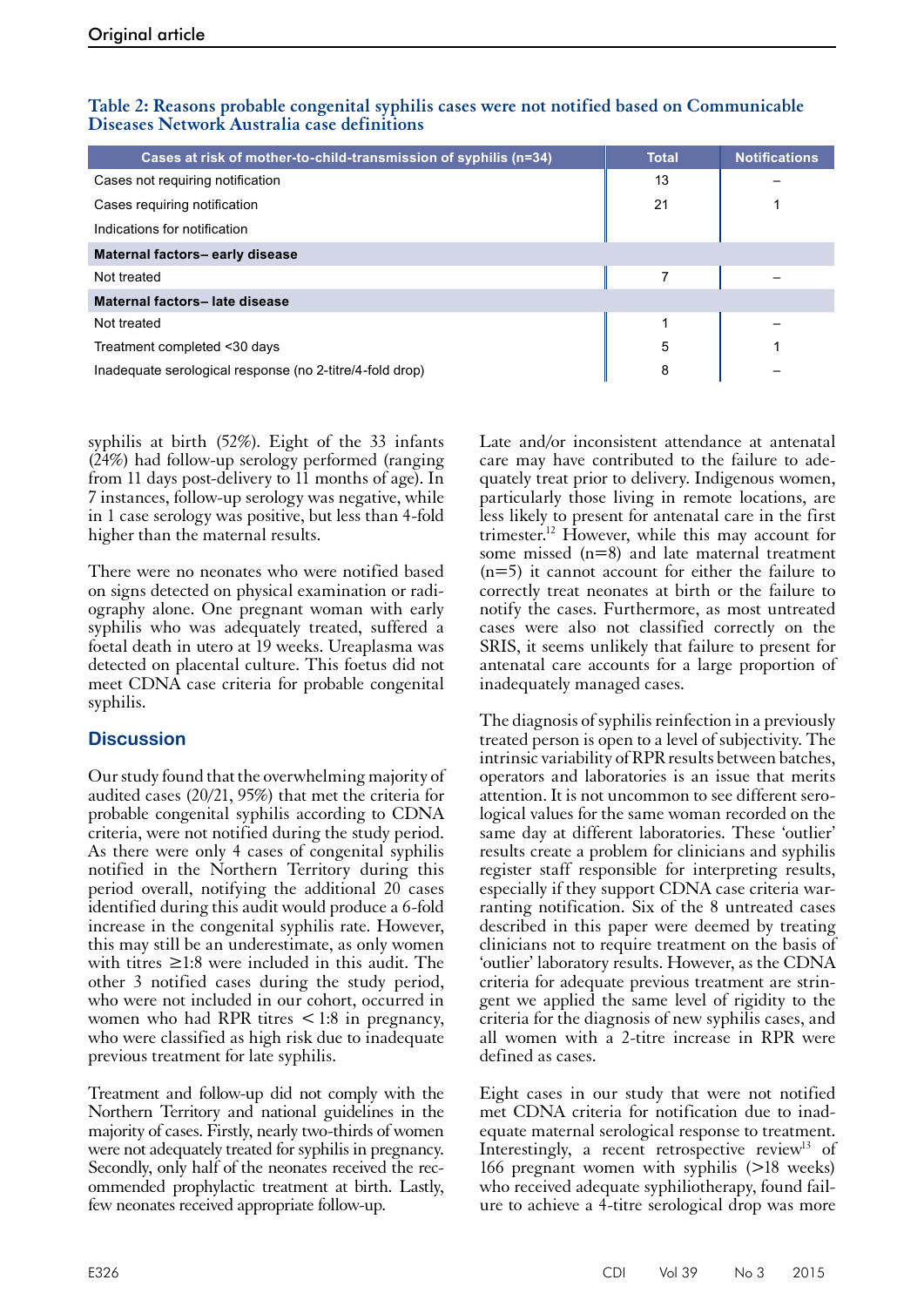a reflection of treatment timing than treatment failure (*P*<0.001). Inadequate serological response was significantly correlated with late syphilis or syphilis of unknown duration and older maternal age. The findings of this landmark study and recommendations of the early draft of this paper provided to the working group responsible for the revision of national case definitions for congenital syphilis, have contributed to the release of the new national case definitions on 1 July 2015. In this new case definition, inadequate maternal serological response has been removed as constituting laboratory evidence for probable congenital syphilis. This not only simplifies the Australian national case definitions, but also brings them more in line with those currently used in the United States of America.14 The 8 cases described above would no longer meet criteria for probable congenital syphilis based on the new CDNA case definitions.

Clinical practice did appear to diverge from local management guidelines in a significant proportion of our cases, and CDNA criteria for notification are not currently being stringently applied. This is alarming, given congenital syphilis represents a significant public health threat in the Northern Territory, and notification of cases is vital in order to ensure an appropriate public health response. Transmission is easily prevented in a cost-effective manner when appropriately identified and treated.15 Improved education about management of congenital syphilis and CDNA criteria for notification of probable or confirmed cases is needed, both for clinicians involved in patient care and relevant public health and CDC staff involved in local Northern Territory and national surveillance. This is likely to be true for other Australian states with similar epidemiology of infectious syphilis.

A further issue that merits review is the utility of re-treating all women with RPR titres  $\geq 1:8$  in pregnancy including those who have received ade- quate syphilotherapy prior to pregnancy. Whilst this approach helps ensure that all neonates with potential untreated congenital syphilis receive prophylactic treatment, the incremental benefit of re-treating serofast patients is likely to be minimal, with one study suggesting only 25% demonstrate serological response with re-treatment.<sup>7</sup> This calls into question the cost-effectiveness of this strategy.

This study has a number of limitations, includ- ing the fact that information was obtained from electronic records only, and a more extensive chart review was not performed owing to difficulties in accessing records from remote centres. Outcomes of post-natal follow-up were also not assessed in this audit, and so it is unknown whether adverse outcomes occurred for cases that met criteria for probable congenital syphilis but were not notified.

However, the Northern Territory CDC is currently conducting another audit on the outcomes of cases of congenital syphilis, which will shed some light on this aspect. The likely cause of foetal death in utero at  $19$  weeks in the mother with early stage, adequately treated syphilis was ureaplasma chorioamnionits, and not syphilis, although an autopsy was not performed. In light of the findings of this audit, we have liaised with the Royal Darwin Hospital Paediatric unit to ensure that clinical follow-up for missed cases occurs, where possible.

There is a need for prospective longitudinal studies examining long-term outcomes for neonates at risk of MTCT of syphilis, detailing their initial management, follow-up and clinical course. This would allow an improved understanding of clearly at risk neonates, and facilitate improved risk categorisation and management.

#### **Acknowledgements**

We thank the SRIS staff in Darwin and Alice Springs and our colleagues affiliated with the paediatric, infectious diseases, and obstetric teams who were involved in the management of mothers and their infants in this study.

#### **Author details**

- Dr Charlie McLeod<sup>1</sup> Dr Jiunn-Yih Su<sup>2</sup> Dr Joshua R Francis<sup>3</sup> Mrs Alice Ishwar<sup>4</sup> Dr Nathan Ryder<sup>5</sup>
- Senior Paediatric Registrar, Royal Darwin Hospital, Northern Territory
- 2. Project Officer, Centre for Disease Control Darwin, Northern Territory
- Paediatric Consultant, Royal Darwin Hospital and Lecturer, Flinders University, Adelaide
- 4. Public Health Nurse, Centre for Disease Control Alice Springs, Northern Territory
- 5. Clinical Director of Sexual Health Services, John Hunter Hospital, Wallsend, New South Wales

Corresponding author: Dr Charlie McLeod, Paediatric Department, Darwin Hospital, Rocklands Dr, Tiwi NT 0810. Telephone: +61 428 899 886. Email: charlie.mcleod81@ gmail.com

## **References**

- 1. Mandell G BJ, Dolin R. *Mandell, Douglas and Bennett's Principles and Practice of Infectious Diseases*. 7th edn: Churchill Livingstone Elsevier; 2010.
- 2. Hawkes SJ, Gomez GB, Broutet N. Early antenatal care: does it make a difference to outcomes of pregnancy associated with syphilis? A systematic review and metaanalysis*. PLoS One* 2013;8(2):e56713.
- 3. Newman L, Kamb M, Hawkes S, Gomez G, Say L, Seuc A, et al. Global estimates of syphilis in pregnancy and associated adverse outcomes: analysis of multinational antenatal surveillance data*. PLoS Med* 2013;10(2):e1001396.